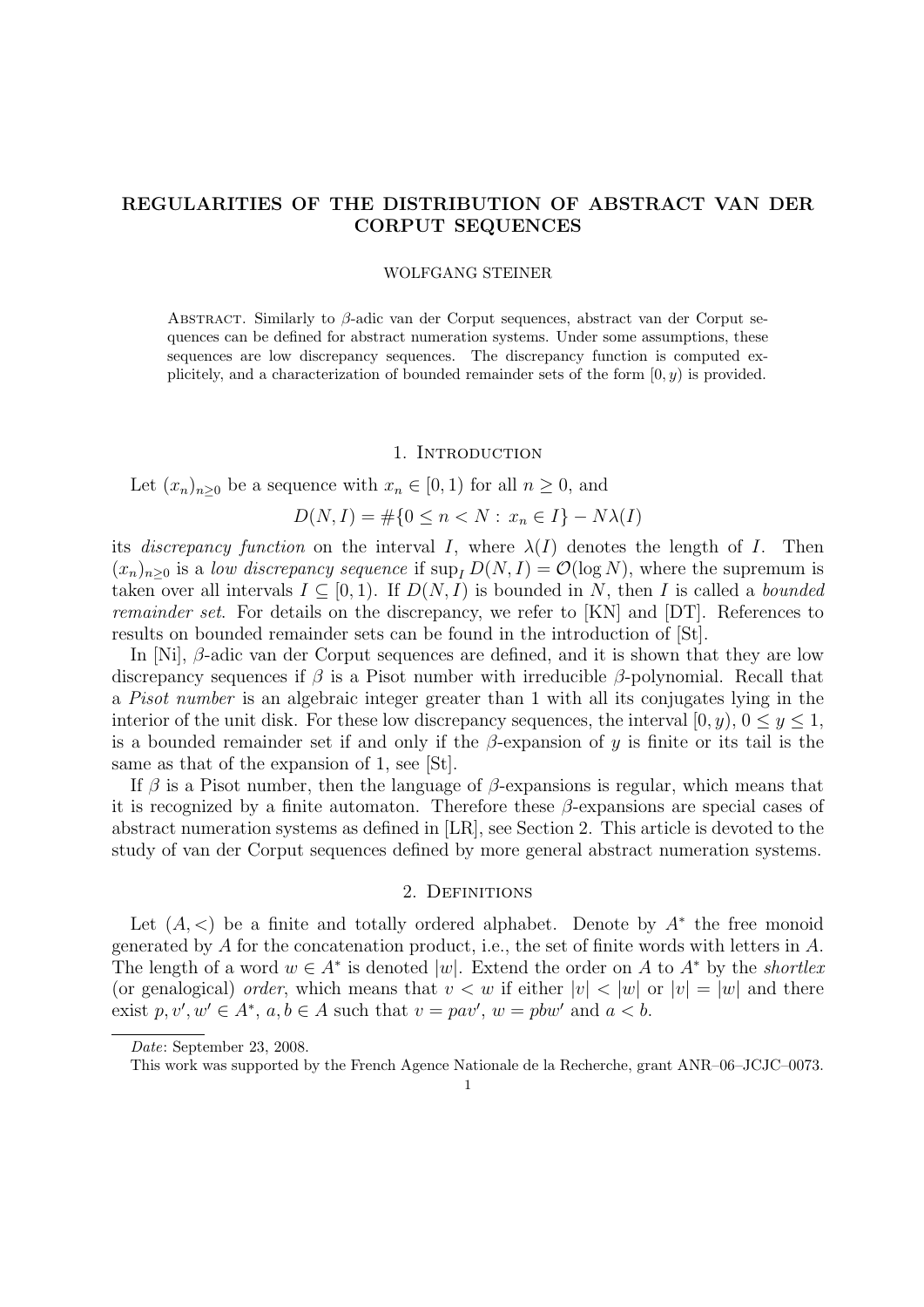The triple  $S = (L, A, \langle)$  is an *abstract numeration system* if L is an infinite regular language over A and the numerical value of a word  $w \in L$  is defined by

$$
\text{val}_S(w) = \# \{ v \in L : \ v < w \}.
$$

If  $\text{val}_S(w) = n$ , then we say that w is the *representation* of n and write  $\text{rep}_S(n) = w$ .

Assume that the language  $L$  grows exponentially, with

$$
\lim_{m \to \infty} \frac{\log \# \{ v \in L : |v| \le m \}}{m} = \log \beta.
$$

Then real numbers are represented by infinite words which are limits of sequences of words in L. The value of an infinite word  $u = \lim_{j \to \infty} w^{(j)}$ ,  $w^{(j)} \in L$ , is

$$
\text{val}_{S}^{\omega}(u) = \lim_{j \to \infty} \frac{\text{val}_{S}(w^{(j)})}{\# \{v \in L : |v| \le |w^{(j)}|\}}.
$$

Let  $L_{\omega}$  the set of these words u. Since  $val_{S}^{\omega}(u) \in [1/\beta, 1]$ , we define the normalized value

$$
\langle u \rangle = \frac{\beta \operatorname{val}_{S}^{\omega}(u) - 1}{\beta - 1} \in [0, 1].
$$

We extend this definition to finite words  $w \in L$  which are prefixes of words in  $L_{\omega}$  by setting  $\langle w \rangle = \langle u \rangle$ , where u is the lexicographically smallest word in  $L_{\omega}$  with prefix w. Since we want to define a sequence without multiple occurrences of the same value, we set

$$
L' = \{ w \in L : \langle w \rangle \neq \langle v \rangle \text{ for all } v \in L \text{ with } v < w \}.
$$

The mirror image of a word  $w = w_1w_2\cdots w_k$ ,  $w_j \in A$ , is  $\widetilde{w} = w_k\cdots w_2w_1$ . The mirror image of a language L is  $\tilde{L} = {\tilde{w}: w \in L}.$ 

Assume that every  $w \in L$  is the prefix of some  $u \in L_{\omega}$ . Then we define the abstract van der Corput sequence corresponding to S by setting

$$
x_n = \langle w \rangle
$$
 with  $\widetilde{w} = \text{rep}_{\widetilde{S}'}(n)$ ,

where  $\widetilde{S}' = (\widetilde{L}', A, <)$ . This means that  $\{x_n : n \geq 0\} = \{\langle w \rangle : w \in L\} = \{\langle w \rangle : w \in L'\},\$ where the  $w \in L'$  are ordered by the shortlex order on their mirror images.

Let  $\mathcal{A}_L = (Q, q_0, A, \tau, F)$  be a (complete) deterministic finite automaton recognizing L, with set of states Q, initial state  $q_0$ , transition function  $\tau: Q \times A \rightarrow Q$  and set of final states F. The transition function is extended to words,  $\tau : Q \times A^* \to Q$ , by setting  $\tau(q,\varepsilon) = q$  for the empty word  $\varepsilon$  and  $\tau(q, wa) = \tau(\tau(q, w), a)$ . A word  $w \in A^*$  is accepted by  $\mathcal{A}_L$ , and thus in L, if and only if  $\tau(q, w) \in F$ .

Assume that there exists an ordering of the states such that

- the maximal state is the initial state,
- all states except the minimal state are final,
- $\tau(q, a) < \tau(r, a)$  for some  $q, r \in Q, a \in A$  implies  $q < r$ ,
- $\tau(s, a) = s$  for the minimal state s and all  $a \in A$ .

An automaton satisfying this property will be called automaton with ordered states.

From now on, all automata will be automata with ordered states with set of states  $Q = \{0, 1, \ldots, d\}$ , thus initial state  $q_0 = d$  and set of final states  $F = \{1, \ldots, d\}$ .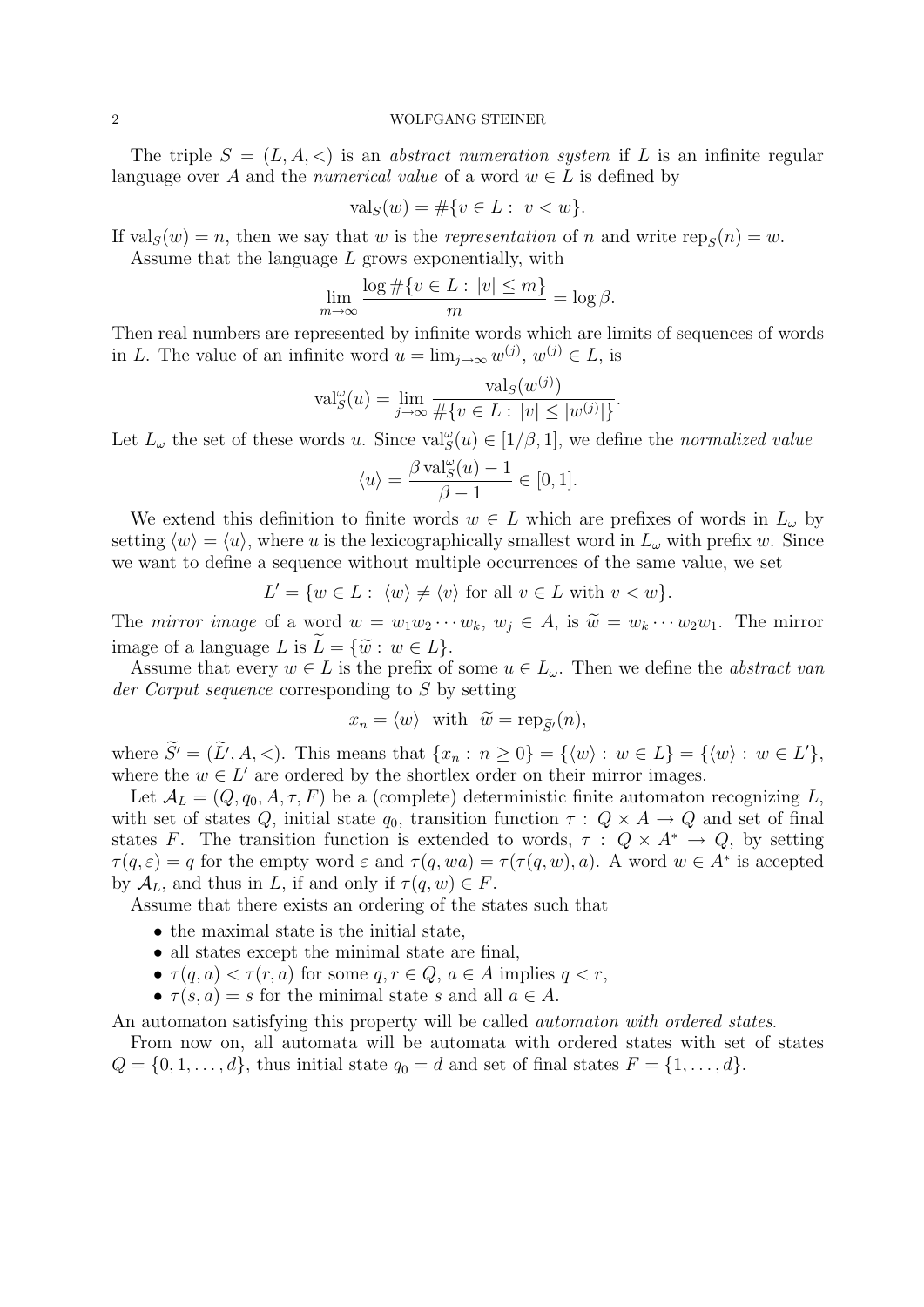**Lemma 1.** If L is recognized by an automaton with ordered states  $A_L = (Q, d, A, \tau, Q \setminus \{0\}),$  $Q = \{0, 1, \ldots, d\}$ , then L is recognized by  $\mathcal{A}_{\widetilde{L}} = (Q, d, A, \widetilde{\tau}, Q \setminus \{0\})$ , where

$$
\widetilde{\tau}(r,a) = \#\{q \in Q : \tau(q,a) + r > d\} \text{ for all } r \in Q, a \in A.
$$

 $\mathcal{A}_{\tilde{L}}$  is an aumaton with ordered states as well.

*Proof.* A deterministic automaton  $\mathcal{A}'$  recognizing  $\overline{L}$  is obtained by choosing the set of final states in  $\mathcal{A}_L$  as initial state of  $\mathcal{A}'$  and setting recursively  $\tau'(r, a) = \{q \in Q : \tau(q, a) \in r\}.$ The initial state of  $\mathcal{A}'$  is thus  $\{1, \ldots, d\}$ . Because of the ordering of the states,  $\tau(q, a) = 0$ implies that  $\tau(q', a) = 0$  for all  $q' \leq q$ , hence  $\tau'(\{1, \ldots, d\}, a) = \{d - r + 1, \ldots, d\}$  for some  $r \in Q$  (with  $r = 0$  corresponding to the empty set). Similarly, we obtain for all  $r \in Q$ ,  $a \in A$ , that  $\tau'(\{d-r+1,\ldots,d\}, a) = \{d-r'+1,\ldots,d\}$  for some  $r' \in Q$ , with

$$
r' = \#\{q \in Q : \tau(q, a) \in \{d - r + 1, \dots, d\}\} = \#\{q \in Q : \tau(q, a) + r > d\}.
$$

The final states of A' are all sets containing the initial state d of A:  $\{d-r+1,\ldots,d\}$ ,  $1 \leq r \leq d$ . If we label the states by r instead of  $\{d-r+1,\ldots,d\}$ , then we obtain  $\mathcal{A}_{\tilde{L}}$ , which is easily seen to be an automaton with ordered states.

The next lemma provides a fundamental characterization of the words in a language recognized by an automaton with ordered states.

**Lemma 2.** Let  $w_1 \cdots w_k \in A^*$ . For any  $j \in \{0, 1, \ldots, k\}$ , we have  $w_1 \cdots w_k \in L$  if and only if  $\tau(d, w_1 \cdots w_i) + \widetilde{\tau}(d, w_k \cdots w_{i+1}) > d$ .

*Proof.* By the proof of Lemma 1,  $\tilde{\tau}(d, w_k \cdots w_{j+1}) = r$  means that  $\tau(q, w_{j+1} \cdots w_k) > 0$  if and only if  $q > d-r$ . Therefore we have  $\tau(d, w_1 \cdots w_k) = \tau(\tau(d, w_1 \cdots w_i), w_{i+1} \cdots w_k) > 0$ if and only if  $\tau(d, w_1 \cdots w_j) + \tilde{\tau}(d, w_k \cdots w_{j+1}) > d$ .

Remark. If  $\tau(d, a) + \cdots + \tau(1, a)$  is considered as a partition, then  $\tilde{\tau}(d, a) + \cdots + \tilde{\tau}(1, a)$  is the conjugate partition. E.g., if  $(\tau(4, a), \ldots, \tau(1, a)) = (4, 2, 1, 0)$ , then  $(\tilde{\tau}(4, a), \ldots, \tilde{\tau}(1, a)) =$  $(3, 2, 1, 1)$ , and the corresponding Ferrers diagram is



Let  $M_L = (\# \{a \in A : \tau(q, a) = r\})_{d \ge q, r \ge 1}$  be the incidence matrix of the co-accessible part of  $\mathcal{A}_L$ . (A state q is co-accessible if  $\tau(q, w) \in F$  for some  $w \in A^*$ .) Assume that  $M_L$  is primitive, let  $\beta > 1$  be its Perron-Frobenius eigenvalue and  $(\eta_d, \ldots, \eta_1)^t$  be the corresponding right eigenvector of  $M_L$  with  $\eta_d = 1$ . Set  $\eta_0 = 0$  and  $\epsilon_q(b) = \sum_{a for$  $b \in A, q \in Q.$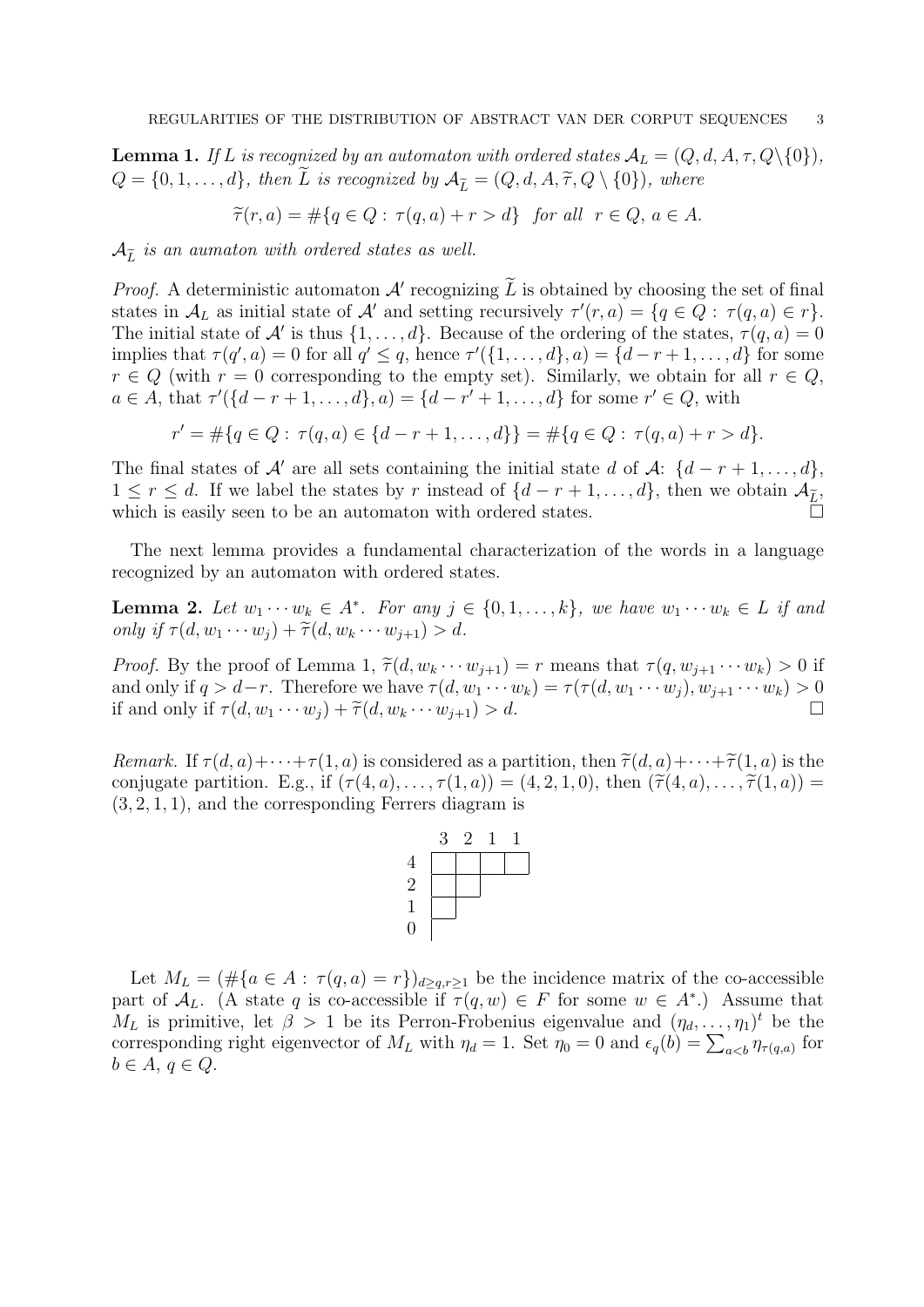For an infinite word  $u = u_1u_2\cdots$  with  $u_1\cdots u_j \in L$  for every  $j \geq 1$ , let  $q_0q_1\cdots$  be the corresponding sequence of states defined by  $\tau(q_{j-1}, u_j) = q_j$  for all  $j \geq 1$ . It was shown in [LR] that  $\text{val}_{S}^{\omega}(u) = 1/\beta + (\beta - 1) \sum_{j=1}^{\infty} \epsilon_{q_{j-1}}(u_j) \beta^{-j}$  and thus

$$
\langle u_1 u_2 \cdots \rangle = \sum_{j=1}^{\infty} \epsilon_{q_{j-1}}(u_j) \beta^{-j}.
$$

We clearly have  $\langle u_1 u_2 \cdots \rangle \le \langle u'_1 u'_2 \cdots \rangle$  if  $u_1 u_2 \cdots$  is lexicographically smaller than  $u'_1 u'_2 \cdots$ . The primitivity of  $M_L$  implies that  $\eta_q > 0$  for all  $q > 0$ , thus  $\epsilon_q(a) < \epsilon_q(b)$  if  $a < b$  and  $\tau(q, a) > 0$ . Therefore we have  $\langle v \rangle = \langle w \rangle$  for  $v, w \in L$  if and only if v is a prefix of w and no right extension of v with length  $|w|$  is lexicographically smaller than w.

Let  $a_0$  be the smallest letter of A and assume that  $\tilde{\tau}(d, a_0) = d$ , i.e.,  $\tau(q, a_0) > 0$  for all  $q > 0$ . Then we have  $va_0^k \in L$  for all  $v \in L$ ,  $k \geq 0$ , where  $a_0^k$  means that the letter  $a_0$  is repeated k times. This implies that  $\langle v \rangle = \langle w \rangle$  with  $v < w$  if and only if  $w = va_0^{|w|-|v|}$  $\frac{|w|-|v|}{0},$ hence  $L'$  consists exactly of those words in  $L$  which do not end with  $a_0$ .

*Example.* Let  $\mathcal{A}_L$  be an automaton with ordered states on the alphabet  $A = \{0, 1, \ldots, B\}$ with integers  $b_q \in A$ ,  $q \in \{1, ..., d\}$ , such that  $\tau(q, a) = d$  for all  $a < b_q$  and  $\tau(q, a) = 0$ for all  $a > b_q$ . Assume that  $M_L$  is primitive and let  $\beta$  be its Perron-Frobenius eigenvalue. Then we have

$$
\langle u_1 u_2 \cdots \rangle = \sum_{j=1}^{\infty} \sum_{a < u_j} \eta_{\tau(q_{j-1},a)} \beta^{-j} = \sum_{j=1}^{\infty} \sum_{a < u_j} \eta_{d} \beta^{-j} = \sum_{j=1}^{\infty} u_j \beta^{-j} \text{ for all } u_1 u_2 \cdots \in L_{\omega}.
$$

Let  $t_1t_2 \cdots$  be the lexicographically maximal sequence in  $L_\omega$  and  $q_0q_1 \cdots$  the corresponding sequence of states, i.e.,  $t_j = b_{q_{j-1}}$  and  $q_j = \tau(q_{j-1}, b_{q_{j-1}})$  for all  $j \ge 1$ . Since  $\mathcal{A}_L$  is an automaton with ordered states,  $q_j < q_k$  implies  $b_{q_j} < b_{q_k}$  or  $b_{q_j} = b_{q_k}, q_{j+1} < q_{k+1}$ , thus  $t_{j+1}t_{j+2}\cdots \leq t_{k+1}t_{k+2}\cdots$  (with the lexicographical ordering). In particular, we have  $t_{j+1}t_{j+2}\cdots \leq t_1t_2\cdots$ . Since  $\sum_{j=1}^{\infty}t_j\beta^{-j}=1$ , the sequence  $t_1t_2\cdots$  is the expansion of 1 with respect to  $\beta$  if  $t_{j+1}t_{j+2}\cdots < t_1t_2\cdots$  for all  $j\geq 1$ , cf. [Pa, St]. Otherwise, the expansion of 1 is  $t_1 \cdots t_{j-1}(t_j+1)00 \cdots$ , where j is the minimal positive integer with  $t_{j+1}t_{j+2} \cdots = t_1t_2 \cdots$ . (The sequence  $t_1t_2 \cdots$  is sometimes called quasi-greedy or infinite expansion of 1.)

If  $u_1u_2\cdots \in L_\omega$ , then we have either  $u_1u_2\cdots = t_1t_2\cdots$  or some  $k\geq 1$  such that  $u_1 \cdots u_{k-1} = t_1 \cdots t_{k-1}, u_k < t_k$ . Since  $q_k = d$  in the latter case, we obtain  $u_1 u_2 \cdots \in L_\omega$ if and only if  $u_iu_{i+1}\cdots \leq t_1t_2\cdots$  for all  $j\geq 1$ . Therefore,  $u_1u_2\cdots$  is either the (greedy) β-expansion of  $\langle u_1u_2\cdots\rangle$  or its quasi-greedy expansion. Since the abstract van der Corput sequence is defined by finite words  $u_1 \cdots u_k \in L$ , and  $u_1 \cdots u_k 0 \cdots$  is always a (greedy) β-expansion, we obtain exactly the β-adic van der Corput sequence defined in [Ni, St]. Therefore we call  $A_L$  a  $\beta$ -automaton.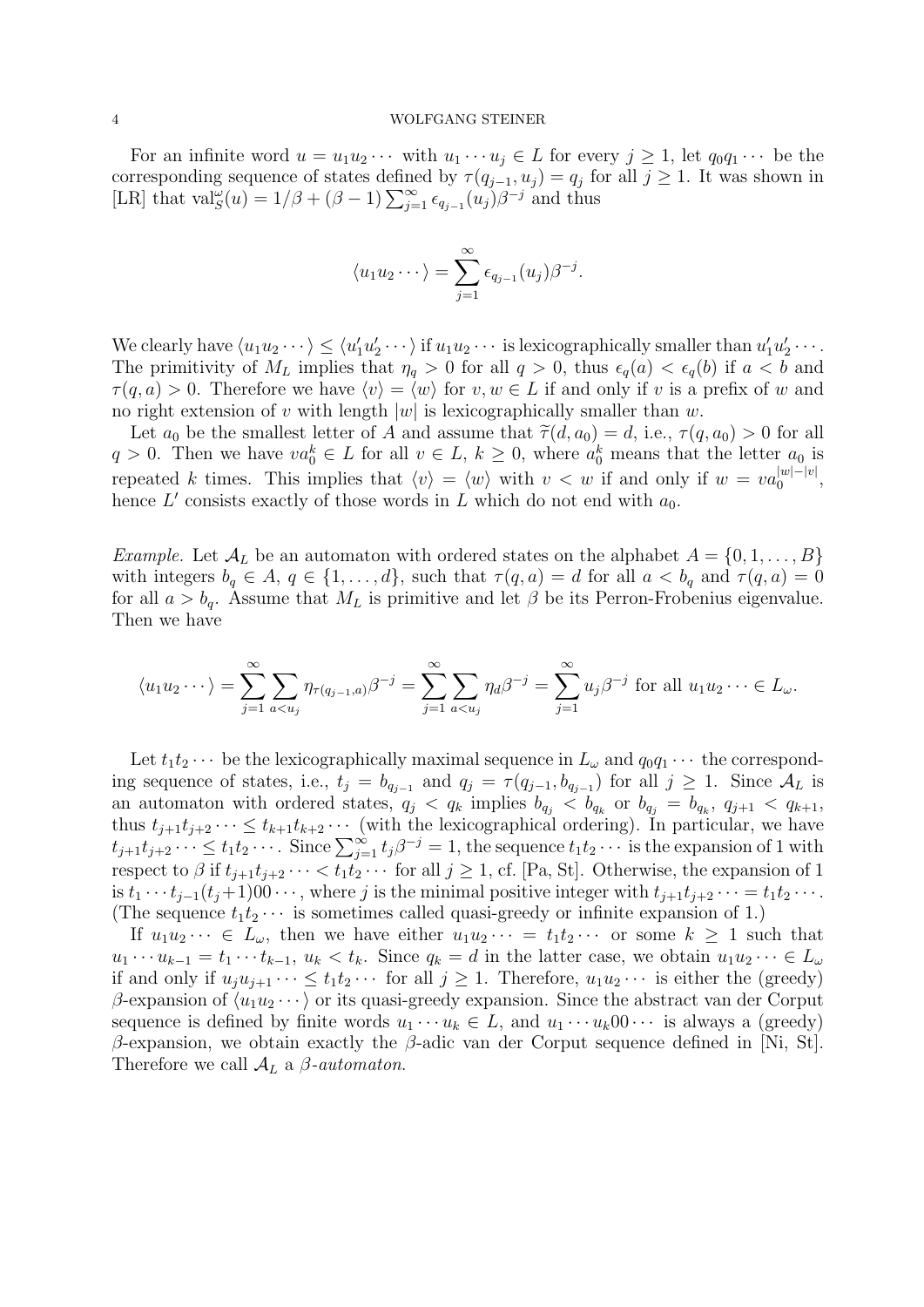#### 3. Discrepancy function

Let  $C(N, I) = \#\{x_n \in I : 0 \le n \le N\}$ . Then we have, for  $y = \langle u_1 u_2 \cdots \rangle$ ,

$$
D(N, [0, y)) = \sum_{j=1}^{\infty} \Big( C\big(N, \big[ \langle u_1 \cdots u_{j-1} \rangle, \langle u_1 \cdots u_{j-1} u_j \rangle \big) - N \epsilon_{q_{j-1}}(u_j) \beta^{-j} \Big).
$$

If we set  $\text{rep}_{\widetilde{S}'}(N) = w_{\ell} \cdots w_1$ ,  $w_j = a_0$  for  $j > \ell$ ,  $r_j = \widetilde{\tau}(d, w_{\ell} \cdots w_{j+1})$  for  $0 \le j \le \ell$ ,  $r_j = d$  for  $j > \ell$  and  $r_j = d$  for  $j > \ell$ , and

$$
L_{q,r}^k = \{v_1 \cdots v_k \in A^k : \tau(q, v_1 \cdots v_k) + r > d\} = \{v_1 \cdots v_k \in A^k : q + \tilde{\tau}(r, v_k \cdots 1) > d\}
$$

for all  $q, r \in Q, k \geq 0$ , then we obtain the following lemma.

**Lemma 3.** If L is recognized by an automaton with ordered states and  $\tilde{\tau}(d, a_0) = d$ , then

$$
C(N, \left[ \langle u_1 \cdots u_{j-1} \rangle, \langle u_1 \cdots u_{j-1} u_j \rangle \right) = \sum_{k=j+1}^{\ell} \sum_{a < u_j} \sum_{b < w_k} \# L_{\tau(q_{j-1}, a), \tilde{\tau}(r_k, b)}^{k-j-1} + \mu_j(N, y),
$$
\n
$$
\mu_j(N, y) = \begin{cases} \# \{ a < u_j : \tau(q_{j-1}, a) + r_j > d \} & \text{if } u_j \leq w_j, \\ \# \{ a < w_j : \tau(q_{j-1}, a) + r_j > d \} & \text{if } u_j > w_j, u_{j-1} \cdots u_1 \geq w_{j-1} \cdots w_1, \\ \# \{ a \leq w_j : \tau(q_{j-1}, a) + r_j > d \} & \text{if } u_j > w_j, u_{j-1} \cdots u_1 < w_{j-1} \cdots w_1. \end{cases}
$$

*Proof.* We have to consider the words  $v \in L'$  with  $\widetilde{v} = \text{rep}_{\widetilde{S}'}(n)$  for some  $n < N$ . Since  $\widetilde{v} = \text{rep}_{\widetilde{S}'}(n)$  for some  $n < N$ .  $\widetilde{v} < w_{\ell} \cdots w_1$  if and only if  $a_0^{\ell - |v|}$ <br>we can consider the words  $v_{\ell} \cdots v_n$  $\tilde{v} < w_{\ell} \cdots w_1$  if and only if  $a_0^{\ell - |v|} \tilde{v} < w_{\ell} \cdots w_1$ , and  $va_0^{\ell - |v|} \in L$  because of  $\tilde{\tau}(d, a_0) = d$ , we can consider the words  $v_1 \cdots v_{\ell} \in L$  with  $v_{\ell} \cdots v_1 < w_{\ell} \cdots w_1$  instead. The set of these words can be written as  $\bigcup_{k=1}^{\ell} \bigcup_{b \leq w_k} \{v_1 \cdots v_{k-1}bw_{k+1} \cdots w_{\ell} : \tilde{\tau}(r_k, bv_{k-1} \cdots v_1) > 0\}.$ 

If  $j \leq \ell$ , then  $\langle v_1 \cdots v_\ell \rangle$  is in  $\langle u_1 \cdots u_{j-1} \rangle$ ,  $\langle u_1 \cdots u_{j-1} u_j \rangle$  if and only if  $v_1 \cdots v_{j-1} =$  $u_1 \cdots u_{j-1}$  and  $v_j < u_j$ . For  $j < k \leq \ell$ , every word in  $u_1 \cdots u_{j-1} a L_{\tau(q_{j-1},a),\tilde{\tau}(r_k,b)}^{k-j-1} b w_{k+1} \cdots w_{\ell}$ with  $a < u_j$ ,  $b < w_k$  provides therefore some  $x_n$  in the given interval, which proves the main part of the formula. It remains to count the words  $u_1 \cdots u_{i-1} a w_{i+1} \cdots w_\ell \in L$  with  $a < u_j$  and  $au_{j-1} \cdots u_1 < w_j \cdots w_1$ , which provides  $\mu_j(N, y)$ .

If  $j > \ell$ , then we have  $\langle v_1 \cdots v_\ell \rangle = \langle v_1 \cdots v_\ell a_0^{j-\ell}$  $\langle v_0^{j-\ell} \rangle \in \left[ \langle u_1 \cdots u_{j-1} \rangle, \langle u_1 \cdots u_{j-1} u_j \rangle \right)$  if and only if  $u_j > a_0 = w_j$ ,  $u_{j-1} \cdots u_{\ell+1} = a_0 \cdots a_0 = w_{j-1} \cdots w_{\ell+1}$ , and  $u_{\ell} \cdots u_1 = v_{\ell} \cdots v_1$  $w_{\ell} \cdots w_1$ . Since  $\tau (q_{j-1}, a_0)$  is positive and  $r_j = d$ , we have  $\tau (q_{j-1}, w_j) + r_j > d$ .

Assume that the characteristic polynomial of  $M_L$  is irreducible and let  $\beta_2, \ldots, \beta_d$  be the conjugates of  $\beta_1 = \beta$ . Then the characteristic polynomial of  $M_{\tilde{L}}$  is equal to that of  $M_L$ . Since  $\#L_{q,d}^k = \#\{v \in A^k : \tau(q,v) > 0\}$  and  $\#L_{d,r}^k = \#\{v \in A^k : \tilde{\tau}(r,v) > 0\}$ , we have

$$
\#L_{q,r}^k = \sum_{i=1}^d \eta_q^{(i)} \theta_r^{(i)} \beta_i^k,
$$

where  $(\theta_d, \ldots, \theta_1)^t$  is a right eigenvector of  $M_{\tilde{L}}$  to the eigenvalue  $\beta$ ,  $\theta_0 = 0$  and  $z^{(i)}$  denotes the image of z by the isomorphism from  $\mathbb{Q}(\beta)$  to  $\mathbb{Q}(\beta_i)$  mapping  $\beta^j$  to  $\beta_i^j$  $r_i^j$  .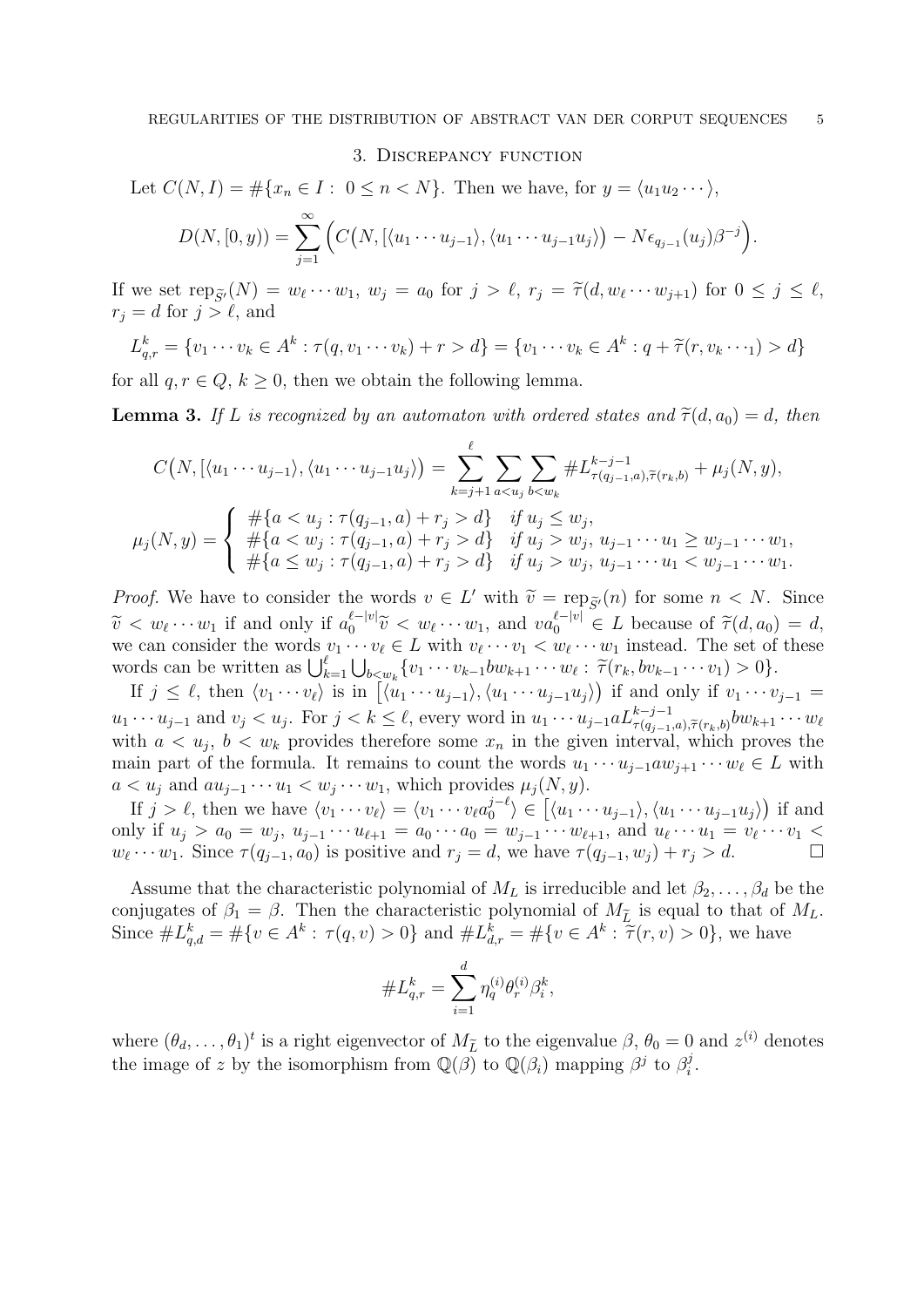Assume furthermore that  $\beta$  is a Pisot number, i.e., that its conjugates satisfy  $|\beta_i| \leq \rho$ for some  $\rho < 1$ . With  $N = \sum_{k=1}^{\ell} \sum_{b \lt w_k} \# L_{d, \widetilde{\tau}}^{k-1}$  $_{d,\widetilde{\tau}(r_k,b)}^{k-1}$ , we obtain

$$
D(N, [0, y)) = \sum_{j=1}^{\infty} \left( \sum_{k=j+1}^{\ell} \sum_{a < u_j} \sum_{b < w_k} \# L_{\tau(q_{j-1}, a), \tilde{\tau}(r_k, b)}^{k-j-1} + \mu_j(N, y) - \sum_{k=1}^{\ell} \sum_{b < w_k} \# L_{d, \tilde{\tau}(r_k, b)}^{k-1} \frac{\epsilon_{q_{j-1}}(u_j)}{\beta^j} \right)
$$
\n
$$
(1) \qquad = \sum_{j=1}^{\infty} \left( \sum_{a < u_j} \sum_{k=j+1}^{\ell} \sum_{b < w_k} \sum_{i=2}^{d} \theta_{\tilde{\tau}(r_k, b)}^{(i)} \left( \eta_{\tau(q_{j-1}, a)}^{(i)} \beta_i^{k-j-1} - \eta_{\tau(q_{j-1}, a)} \beta_i^{k-1} \beta^{-j} \right) + \mu_j(N, y) - \sum_{a < u_j} \sum_{k=1}^{\ell} \sum_{b < w_k} \sum_{i=1}^{\ell} \theta_{\tilde{\tau}(r_k, b)}^{(i)} \eta_{\tau(q_{j-1}, a)} \beta_i^{k-1} \beta^{-j} \right) = \sum_{j=1}^{\infty} \sum_{a < u_j} \mathcal{O}(1).
$$

Changing the order of summation gives

$$
D(N, [0, y)) = \sum_{k=1}^{\ell} \sum_{b \le w_k} \left( \sum_{j=1}^{k-1} \sum_{i=2}^{d} \theta_{\tilde{\tau}(r_k, b)}^{(i)} \left( \epsilon_{q_{j-1}}^{(i)}(u_j) \beta_i^{k-j-1} - \epsilon_{q_{j-1}}(u_j) \beta_i^{k-1} \beta^{-j} \right) - \sum_{j=k}^{\infty} \sum_{i=1}^{d} \theta_{\tilde{\tau}(r_k, b)}^{(i)} \epsilon_{q_{j-1}}(u_j) \beta_i^{k-1} \beta^{-j} \right) + \sum_{j=1}^{\infty} \mu_j(N, y)
$$
  

$$
= \sum_{k=1}^{\ell} \left( \mu_k(N, y) - \sum_{b \le w_k} \theta_{\tilde{\tau}(r_k, b)} \sum_{j=k}^{\infty} \frac{\epsilon_{q_{j-1}}(u_j)}{\beta^{j-k+1}} + \sum_{b \le w_k} \sum_{i=2}^{d} \theta_{\tilde{\tau}(r_k, b)}^{(i)} \sum_{j=1}^{k-1} \epsilon_{q_{j-1}}^{(i)}(u_j) \beta_i^{k-j-1} \right) + \mathcal{O}(1)
$$
  

$$
= \sum_{k=1}^{\ell} \sum_{b \le w_k} \mathcal{O}(1) + \mathcal{O}(1) = \mathcal{O}(\log N).
$$

An automaton satisfying the above assumptions that the incidence matrix of the coaccessible part has one simple eigenvalue  $\beta > 1$  and all other eigenvalues in the interior of the unit disk will be called a Pisot automaton. The above calculations prove the following theorem.

**Theorem 4.** Let  $S = (L, A, \langle)$  be an abstract numeration system where L is recognized by a Pisot automaton with ordered states and  $\tilde{\tau}(d, a_0) = d$  for the minimal letter  $a_0 \in A$ . Then the corresponding abstract van der Corput sequence is a low discrepancy sequence.

This theorem is a generalization of Ninomiya's result for  $\beta$ -adic van der Corput sequences: If  $\beta$  is a Pisot number, then the infinite expansion of 1 is eventually periodic, i.e.,  $t_1t_2 \cdots =$  $t_1 \cdots t_m (t_{m+1} \cdots t_d)^\omega$  with  $d > m \geq 0$ . If d is chosen minimally and the  $\beta$ -polynomial  $(x^d-t_1x^{d-1}-\cdots-t_d)-(x^m-t_1x^{m-1}-\cdots-t_m)$  is irreducible, then the  $\beta$ -automaton with  $b_q = t_j$  for  $q = \#\{k \leq d : t_k t_{k+1} \cdots \leq t_j t_{j+1} \cdots \}$  satisfies the assumptions of this theorem.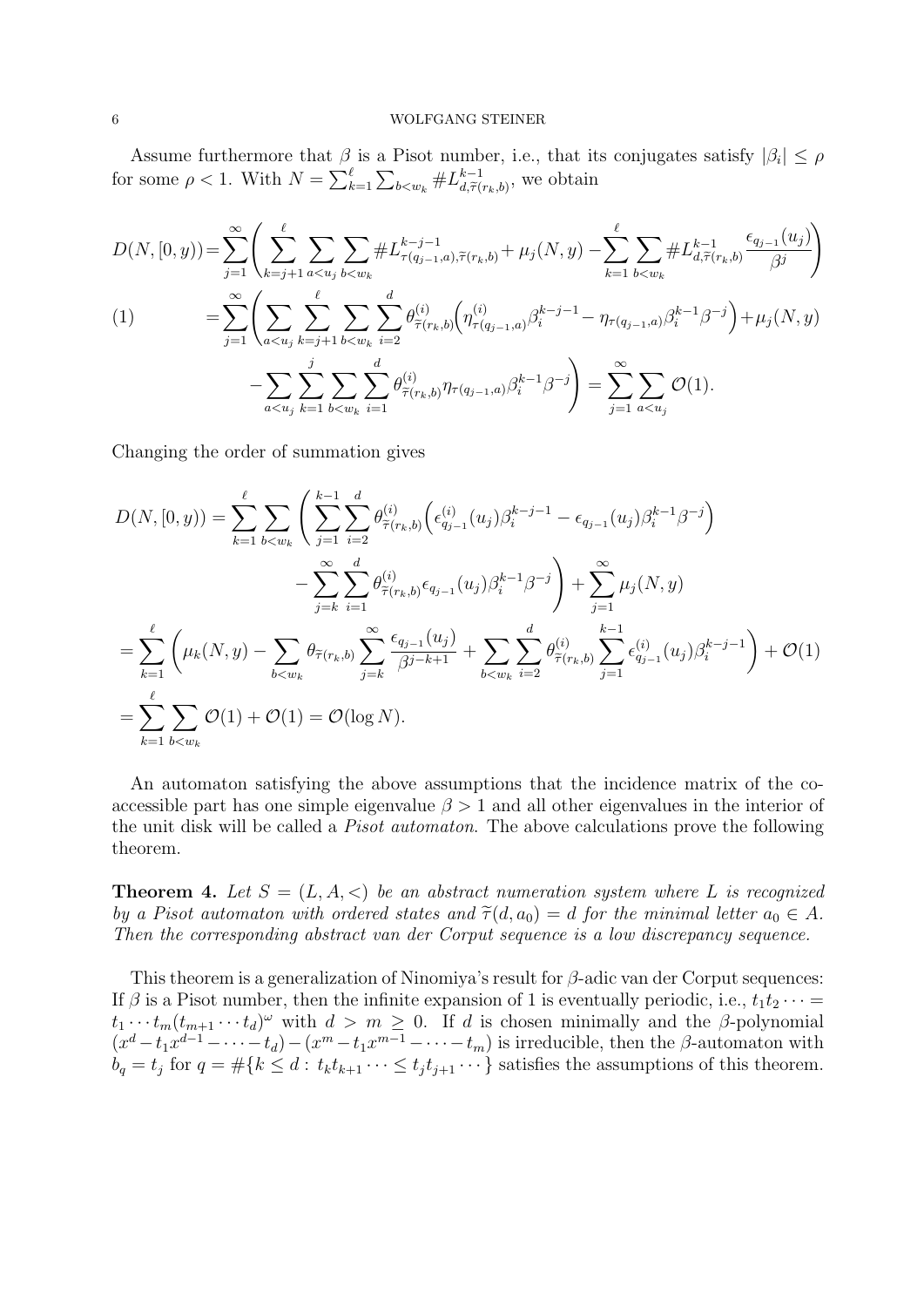Now assume  $y \in \mathbb{Q}(\beta)$ , which is equivalent to  $u_1u_2\cdots$  being eventually periodic, see [RS]. If we set  $y_k = \sum_{j=k}^{\infty} \epsilon_{q_{j-1}(u_j)} \beta^{k+1-j}$ , and  $u_1 u_2 \cdots, q_0 q_1 \cdots$  have period length p, then

$$
\sum_{j=1}^{k-1} \epsilon_{q_{j-1}}^{(i)}(u_j) \beta_i^{k-j-1} = (\epsilon_{q_{k-p-1}}^{(i)}(u_{k-p}) \beta_i^{p-1} + \dots + \epsilon_{q_{k-2}}^{(i)}(u_{k-1}))(1 + \beta_i^p + \beta_i^{2p} + \dots) + \mathcal{O}(\beta_i^k)
$$
  
= 
$$
\left(\frac{\epsilon_{q_{k-1}}(u_j) \beta^{p-1} + \dots + \epsilon_{q_{k+p-2}}(u_{k+p-1})}{1 - \beta^p}\right)^{(i)} + \mathcal{O}(\beta_i^k) = -y_k^{(i)} + \mathcal{O}(\beta_i^k)
$$

for  $2 \leq i \leq d$ . This gives

$$
D(N, [0, y)) = \sum_{k=1}^{\ell} \left( \mu_k(N, y) - \sum_{b < w_k} \sum_{i=1}^{d} \theta_{\widetilde{\tau}(r_k, b)}^{(i)} y_k^{(i)} \right) + \mathcal{O}(1).
$$

If we set  $\zeta_r(x) = \sum_{i=1}^d \theta_r^{(i)} x^{(i)}$  for  $x \in \mathbb{Q}(\beta)$ ,  $r \in Q$ , then

(2) 
$$
D(N, [0, y)) = \sum_{k=1}^{\ell} \left( \mu_k(N, y) - \sum_{b < w_k} \zeta_{\tilde{\tau}(r_k, b)}(y_k) \right) + \mathcal{O}(1).
$$

## 4. Bounded remainder sets

In this section, we prove the following theorem.

**Theorem 5.** Let  $(x_n)_{n\geq 0}$  be an abstract van der Corput sequence defined by  $(L, A, <)$  where L is recognized by a Pisot automaton with ordered states and  $\tilde{\tau}(q, a_0^{d-1}) = d$  for the minimal letter  $a_0 \in A$  and all  $a > 0$ . Let  $y = (y_1, y_2, \ldots)$   $y_n = \sum_{n=0}^{\infty} \epsilon_n (y_n) \beta^{k+1-j}$  for  $k > 1$ letter  $a_0 \in A$  and all  $q > 0$ . Let  $y = \langle u_1 u_2 \cdots \rangle$ ,  $y_k = \sum_{j=k}^{\infty} \epsilon_{q_{j-1}}(u_j) \beta^{k+1-j}$  for  $k \ge 1$ .

Then  $D(N, [0, y))$  is bounded in N if and only if  $y \in \mathbb{Q}(\beta)$  and there exists some  $m \geq 1$ such that either  $y_m = 0$  or

(3) 
$$
\zeta_{\widetilde{\tau}(d,v_{\ell}\cdots v_k)}(y_k) = \begin{cases} 1 & \text{if } v_k \cdots v_{\ell} \le u_k \cdots u_{\ell} \text{ and } u_1 \cdots u_{k-1}v_k \cdots v_{\ell} \in L \\ 0 & \text{else} \end{cases}
$$

for all  $v_k \cdots v_\ell \in A^*$ ,  $m \le k \le \ell$ .

The proof of the theorem is split up into three propositions. Note that the conditions for Propositions 6 and 7 are weaker than those for Theorem 5.

**Proposition 6.** Let  $(x_n)_{n>0}$  be an abstract van der Corput sequence defined by  $(L, A, \langle)$ where L is recognized by an automaton with ordered states,  $\tilde{\tau}(d, a_0) = d$ , and the incidence matrix  $M_L$  is primitive with Perron-Frobenius eigenvalue  $\beta$ .

If  $D(N, I)$  is bounded, then  $\lambda(I) \in \mathbb{Q}(\beta)$ .

*Proof.* Proposition 6 is proved in the same way as Theorem 1 in [St]. Define a substitution  $q \mapsto \widetilde{\tau}(q, a_1) \cdots \widetilde{\tau}(q, a_m)$ , with  $\{a_1, \ldots, a_m\} = \{a \in A : \widetilde{\tau}(q, a) > 0\}$  and  $a_1 < \cdots < a_m$ ,  $1 \le q \le d$ , which plays the role of the substitution  $\tau$  in [St]. Since  $\tilde{\tau}(d, a_0) = d$ , we have  $d \mapsto dw$  for some  $w \in A^*$ . Then a continuous successor function on  $L_{\omega}$  (with the usual topology on right infinite words) satisfying  $\text{rep}_{\tilde{S}'}(n)a_0^{\omega} \mapsto \text{rep}_{\tilde{S}'}(n+1)a_0^{\omega}$  is topologically conjugate to the successor function on  $\mathcal D$  defined in [St].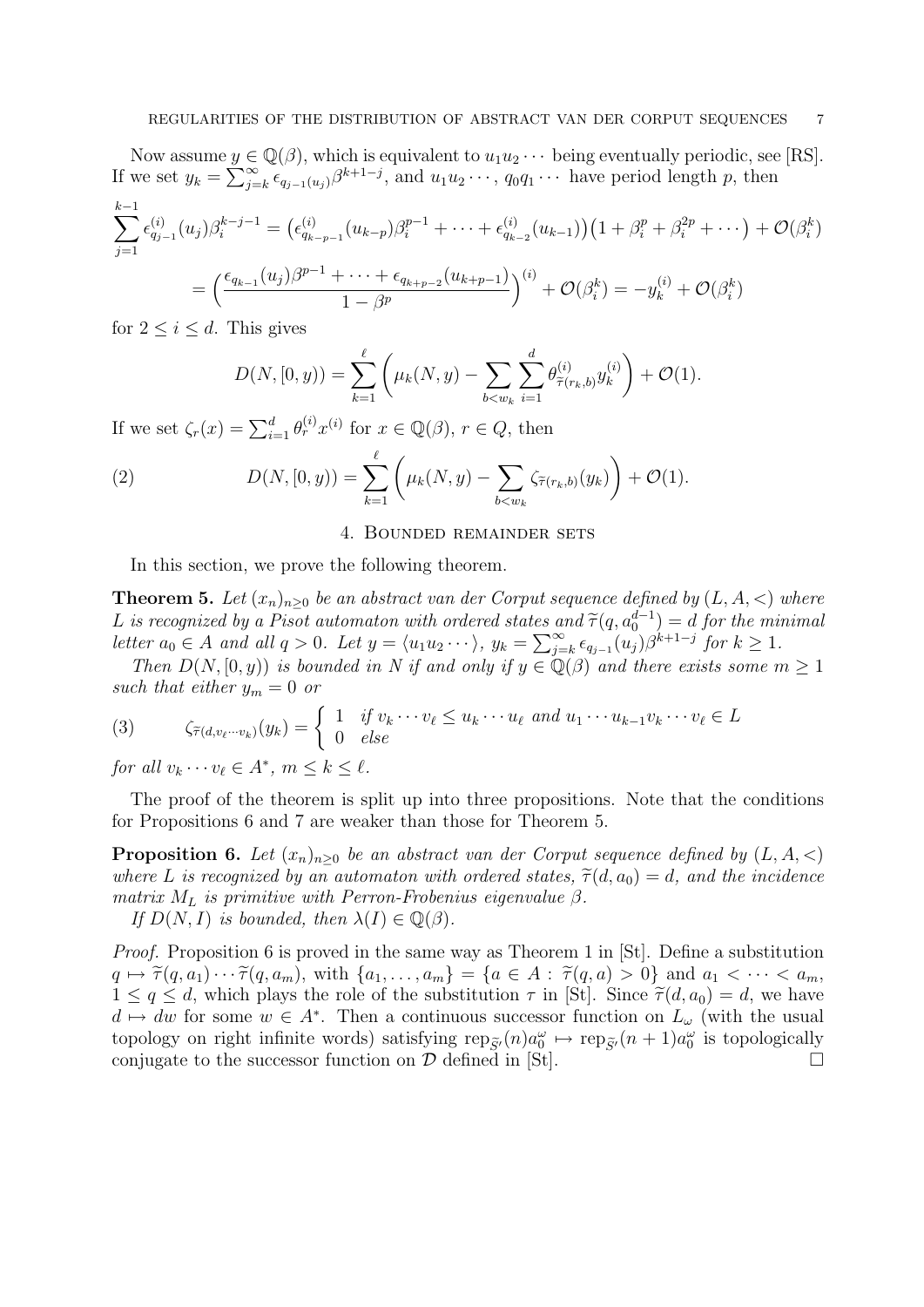**Proposition 7.** Let  $(x_n)_{n>0}$  be an abstract van der Corput sequence defined by  $(L, A, \langle)$ where L is recognized by a Pisot automaton with ordered states and  $\tilde{\tau}(d, a_0) = d$ .

If  $y \in \mathbb{Q}(\beta)$  and there exists some  $m \geq 1$  such that either  $y_m = 0$  or (3) holds for all  $v_k \cdots v_\ell \in A^*$ ,  $m \le k \le \ell$ , then  $D(N, [0, y))$  is bounded.

Proof. Let  $\text{rep}_{\tilde{S}'}(N) = w_{\ell} \cdots w_1$  and  $r_k = \tilde{\tau}(d, w_{\ell} \cdots w_{k+1}), 0 \le k \le \ell$ . If  $y_m = 0$  for some  $m \ge 1$  then  $w = a_0$  for all  $i \ge m$  and the result follows from (1). Otherwise, we have  $m \geq 1$ , then  $u_j = a_0$  for all  $j \geq m$  and the result follows from (1). Otherwise, we have

$$
\zeta_{\widetilde{\tau}(r_k,b)}(y_k) = \zeta_{\widetilde{\tau}(d,w_\ell\cdots w_{k+1}b)}(y_k) = \begin{cases} 1 & \text{if } bw_{k+1}\cdots w_\ell \leq u_k\cdots u_\ell, \ \tau(q_{k-1},b)+r_k > d, \\ 0 & \text{else,} \end{cases}
$$

for  $k \geq m$ , thus

$$
\mu_k(N, y) - \sum_{b < w_k} \zeta_{\tilde{\tau}(r_k, b)}(y_k) = \begin{cases} 1 & \text{if } u_k > w_k, \ u_{k-1} \cdots u_1 < w_{k-1} \cdots w_1, \ q_{k-1} + r_{k-1} > d, \\ -1 & \text{if } u_k < w_k, \ u_{k+1} \cdots u_\ell \ge w_{k+1} \cdots w_\ell, \ q_k + r_k > d, \\ 0 & \text{else.} \end{cases}
$$

Denote this difference by  $\Delta_k$ . If  $\Delta_k = -1$ ,  $m \leq k \leq \ell$ , and  $u_{k+1} \cdots u_{\ell} > w_{k+1} \cdots w_{\ell}$ , then we have  $\Delta_j = 1$ , where  $j > k$  is defined by  $u_{k+1} \cdots u_{j-1} = w_{k+1} \cdots u_{j-1}$ ,  $u_j > w_j$ , and  $\Delta_{k+1} = \cdots = \Delta_{j-1} = 0$ . If  $\Delta_k = 1, m \leq k \leq \ell$ , then let  $u_{k-1} \cdots u_{j+1} = w_{k-1} \cdots w_{j+1}$ ,  $u_j < w_j$ ,  $j < k$ , and we obtain  $\Delta_j = -1$  if  $j \geq m$ . Therefore the 1's and  $(-1)$ 's alternate in  $\Delta_m \cdots \Delta_\ell$ , hence  $\sum_{k=1}^{\ell} \Delta_k$  is bounded and  $D(N, [0, y)) = \mathcal{O}(1)$  by (2). □

**Proposition 8.** Let  $(x_n)_{n>0}$  be as in Theorem 5. If  $D(N, [0, y))$  is bounded, then  $y \in \mathbb{Q}(\beta)$ and there exists  $m \geq 1$  such that either  $y_m = 0$  or (3) holds for all  $v_k \cdots v_\ell \in A^*$ ,  $m \leq k \leq \ell$ .

*Proof.* By Proposition 6, we have  $y \in \mathbb{Q}(\beta)$  and thus  $u_1 u_2 \cdots = u_1 \cdots u_{m'} (u_{m'+1} \cdots u_{m'+p})^{\omega}$ ,  $q_0q_1\cdots = q_0\cdots q_{m'-1}(q_{m'}\cdots q_{m'+p-1})^\omega$  for some  $m' \geq 0, p \geq 1$ , by [RS]. We can assume  $u_{m'+1} \cdots u_{m'+p} > a_0 \cdots a_0$  since  $y_{m'+1} = 0$  otherwise.

Let  $m = m' + \max(d, p+1)$  and  $v_k \cdots v_\ell \in A^*, m \leq k \leq \ell$ . If  $v_k \cdots v_\ell \notin L$ , then (3) holds since  $\zeta_{\tilde{\tau}(d,v_\ell\cdots v_k)}(y_k) = \zeta_0(y_k) = 0$ . If  $v_k \cdots v_\ell \in L \setminus a_0^*$ , then assume w.l.o.g.  $v_\ell > a_0$ , since  $\widetilde{\tau}(d, a_0^{d-1}) = d$  implies  $\widetilde{\tau}(d, a_0) = d$ , thus (3) holds for  $a_0v_{\ell-1} \cdots v_k$  if it holds for  $v_{\ell-1} \cdots v_k$ . Let  $J \ge 1$  be such that  $Jp \ge \ell - k + d$ . Then  $\widetilde{\tau}(v_{\ell} \cdots v_{k} a_{0}^{Jp-\ell+k-1})$  $\binom{Jp-\ell+\kappa-1}{0}$  = d, and we define

$$
N_K = \operatorname{val}_{\widetilde{S}'}\big( (v_\ell \cdots v_k a_0^{Jp-\ell+k-1})^K v_\ell \cdots v_k a_0^{k-1} \big)
$$

for  $K \geq 0$ . If furthermore  $Jp > \ell-k+p$ , then  $\mu_i(N_0, y) = \mu_{i+hJp}(N_K, y)$  for  $k \leq j < k+Jp$ ,  $0 \leq h \leq K$ . With (2), we obtain

$$
D(N_K, [0, y)) = (K+1) \left( \sum_{j=k}^{k+Jp-1} \mu_j(N_0, y) - \sum_{j=k}^{\ell} \sum_{b < v_j} \zeta_{\tilde{\tau}(d, v_{\ell} \cdots v_{j+1} b)}(y_j) \right) + \mathcal{O}(1).
$$

Therefore  $D(N, [0, y)) = \mathcal{O}(1)$  implies

(4) 
$$
\sum_{j=k}^{\infty} \mu_j(N_0, y) = \sum_{j=k}^{\infty} \sum_{b < v_j} \zeta_{\tilde{\tau}(r_j, b)}(y_j),
$$

where  $r_j = \tilde{\tau}(d, v_\ell \cdots v_{j+1})$  for  $k \leq j \leq \ell$ ,  $r_j = d$  and  $v_j = a_0$  for  $j > \ell$ .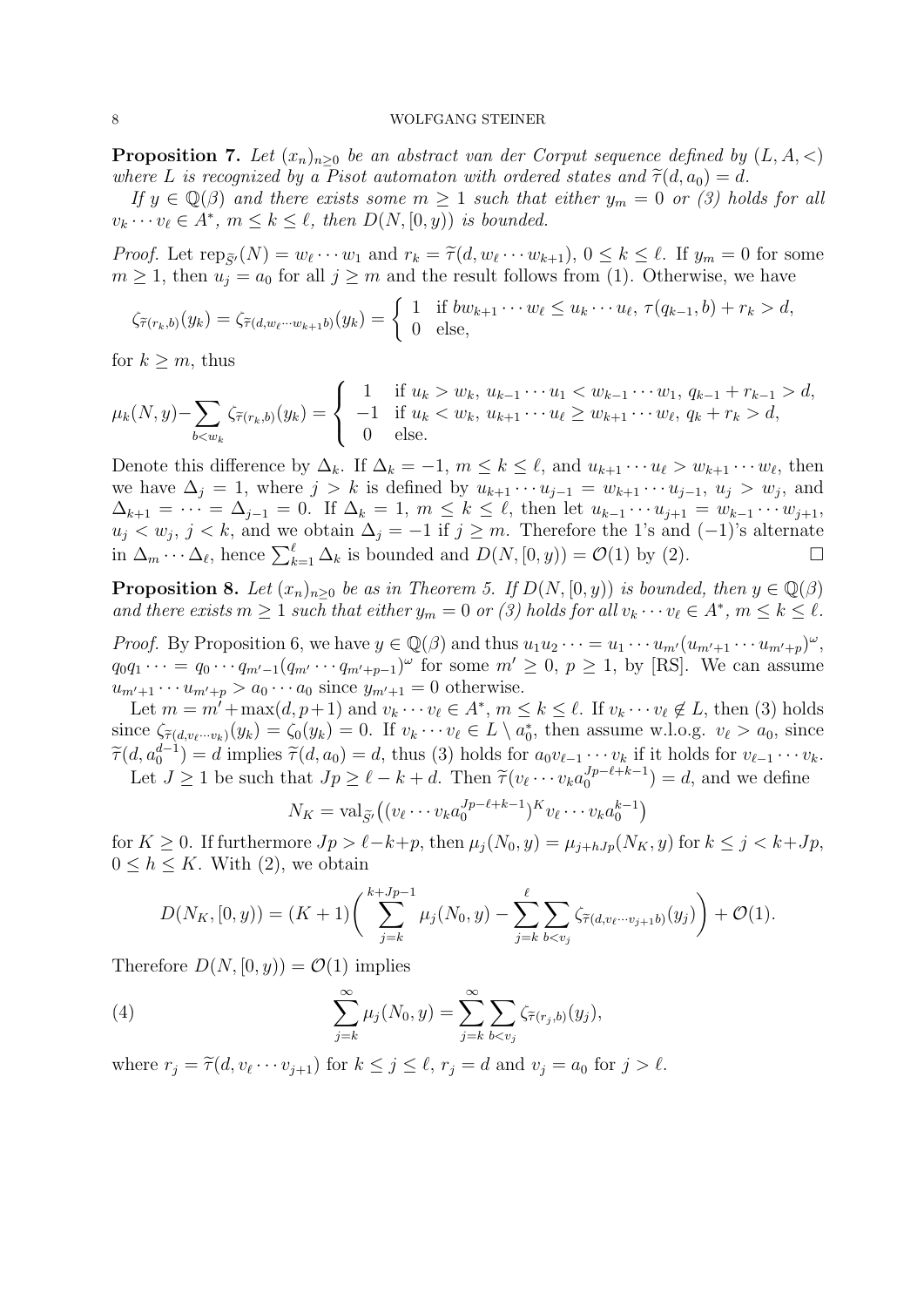Assume first that there exists some  $v'_k > v_k$  such that  $v'_k v_{k+1} \cdots v_\ell \in L$ , and consider  $N'_0 = \text{val}_{\widetilde{S}'}(v_\ell \cdots v_{k+1} v'_k a_0^{k-1}).$  Then we have

$$
\sum_{j=k+1}^{\infty} \mu_j(N'_0, y) - \sum_{j=k+1}^{\infty} \mu_j(N_0, y) = \begin{cases} 1 & \text{if } v_k \le u_k < v'_k, u_{k+1} \cdots u_{j-1} = v_{k+1} \cdots v_{j-1}, \\ u_j > v_j, \ \tau(q_{j-1}, v_j) + r_j > d \text{ for some } j > k, \\ 0 & \text{else.} \end{cases}
$$
\n
$$
= \begin{cases} 1 & \text{if } v_k \le u_k < v'_k, v_{k+1} \cdots v_\ell \le u_{k+1} \cdots u_\ell, q_k + r_k > d, \\ 0 & \text{else.} \end{cases}
$$

If  $\tilde{\tau}(r_k, b) = 0$  for  $v_k < b < v'_k$ , then we have furthermore

$$
\sum_{b  

$$
\mu_k(N'_0, y) - \mu_k(N_0, y) = \begin{cases} 1 & \text{if } v_k < u_k, q_{k-1} + r_{k-1} > d, \\ 0 & \text{else.} \end{cases}
$$
$$

By using (4) for  $N_0$  and  $N'_0$ , we obtain

$$
\zeta_{\widetilde{\tau}(d,v_{\ell}\cdots v_k)}(y_k)=\zeta_{\widetilde{\tau}(r_k,v_k)}(y_k)=\begin{cases} 1 & \text{if } v_k\cdots v_{\ell}\leq u_k\cdots u_{\ell}, q_{k-1}+r_{k-1}>d, \\ 0 & \text{else,} \end{cases}
$$

since  $v_k < u_k < v'_k$  implies  $\tilde{\tau}(r_k, u_k) = 0$ , thus  $q_k + r_k \leq d$ , and  $v_k = u_k$  implies that  $q_k + r_k > d$  is equivalent with  $q_{k-1} + r_{k-1} > d$ . Thus (3) holds in this case.

If  $v_k \cdots v_\ell = a_0 \cdots a_0$ , then similar arguments apply, hence  $\zeta_d(y_k) = 1$  unless  $y_k = 0$ . Assume now  $\widetilde{\tau}(r_k, b) = 0$  for all  $b > v_k$ , and consider

$$
\zeta_{r_k}(y_{k+1}) = \sum_{i=1}^d \theta_{r_k}^{(i)} (\beta y_k - \epsilon_{q_{k-1}}(u_k))^{(i)} = \sum_{i=1}^d \beta_i \theta_{r_k}^{(i)} y_k^{(i)} - \sum_{i=1}^d \theta_{r_k}^{(i)} \sum_{b < u_k} \eta_{\tau(q_{k-1},b)}^{(i)}.
$$

Using  $\beta_i \theta_{r_k}^{(i)} = \sum_{b \in A} \theta_{\widetilde{\tau}(i)}^{(i)}$  $\widetilde{\tau}(r_k, a)$  since  $(\theta_d^{(i)})$  $\theta_d^{(i)}, \ldots, \theta_1^{(i)})^t$  is an eigenvector of  $M_{\widetilde{L}}$ , and

$$
\sum_{i=1}^d \eta_{\tau(q_{k-1},b)}^{(i)} \theta_{r_k}^{(i)} = \#L^0_{\tau(q_{k-1},b),r_k} = \begin{cases} 1 & \text{if } \tau(q_{k-1},b) + r_k > d, \\ 0 & \text{else,} \end{cases}
$$

we obtain

$$
\zeta_{r_k}(y_{k+1}) = \sum_{b \in A} \zeta_{\widetilde{\tau}(r_k, b)}(y_k) - \# \{b < u_k : q_{k-1} + \widetilde{\tau}(r_k, b) > d\}.
$$

We already know that (3) holds for  $\zeta_{\tilde{\tau}(r_k,b)}(y_k) = \zeta_{\tilde{\tau}(d,v_\ell\cdots v_{k+1}b)}(y_k), b < v_k$ , hence

$$
\zeta_{r_k}(y_{k+1}) = \zeta_{\tilde{\tau}(r_k, v_k)}(y_k) + \begin{cases}\n-1 & \text{if } v_k < u_k, q_{k-1} + r_{k-1} > d, \\
1 & \text{if } v_k > u_k, v_{k+1} \cdots v_\ell \le u_{k+1} \cdots u_\ell, q_k + r_k > d, \\
0 & \text{else.} \n\end{cases}
$$

If  $v_{k+1} < \max\{b \in A : \tilde{\tau}(r_{k+1}, b) > 0\}$ , then (3) holds for  $\zeta_{r_k}(y_{k+1}) = \zeta_{\tilde{\tau}(d, v_{\ell}, \dots, v_{k+1})}(y_{k+1}).$ If  $\zeta_{r_k}(y_{k+1}) = \zeta_{\tilde{\tau}(r_k, v_k)}(y_k) - 1$ , then  $v_k < u_k$  implies  $u_k v_{k+1} \cdots v_\ell \notin L$ , hence  $\zeta_{r_k}(y_{k+1}) = 0$ .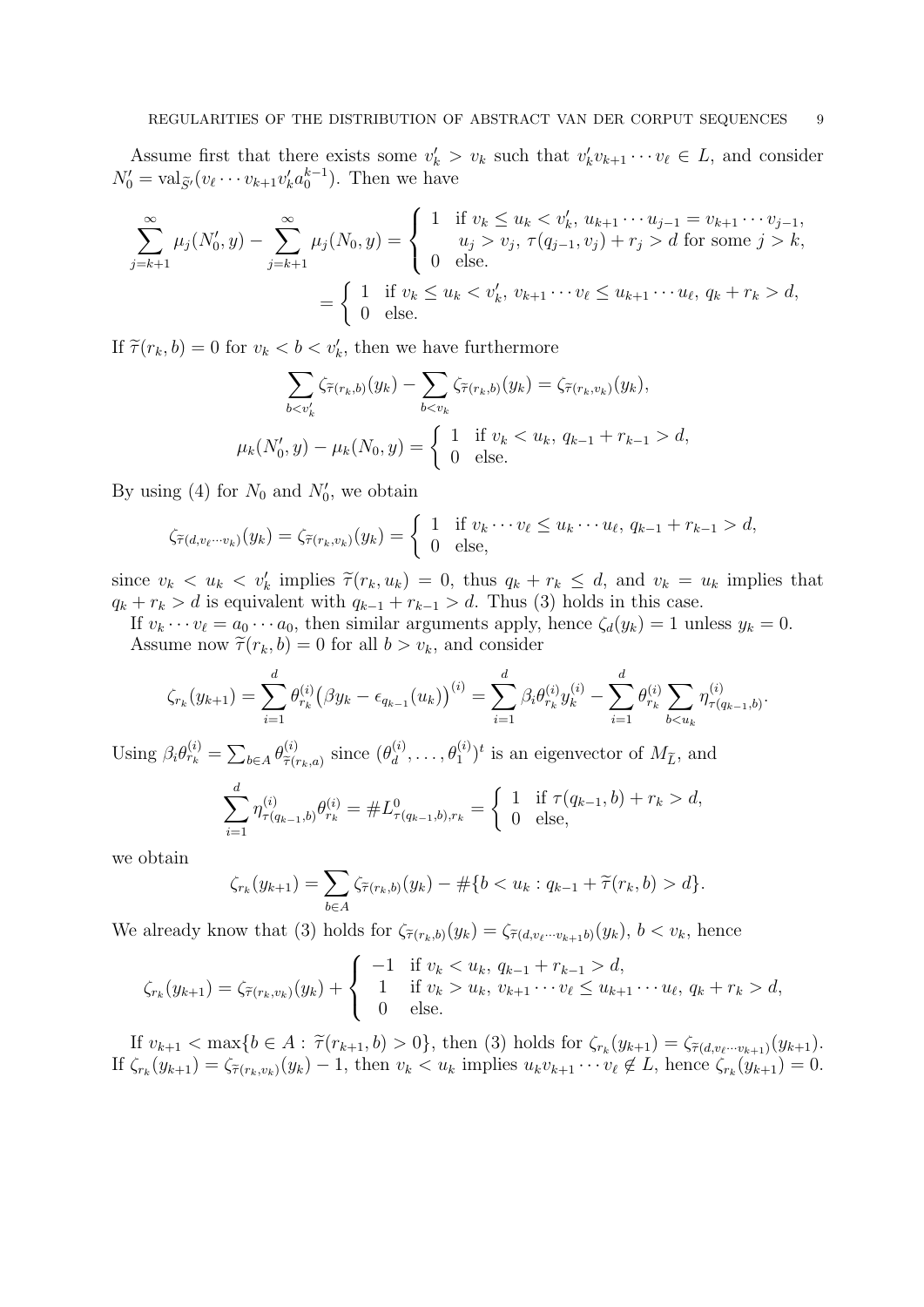Since  $\zeta_{r_k}(y_{k+1}) = \zeta_{\tilde{\tau}(r_k, v_k)}(y_k) + 1$  implies  $\zeta_{r_k}(y_{k+1}) = 1$ , we get

$$
\zeta_{\tilde{\tau}(r_k, v_k)}(y_k) = \begin{cases} 1 & \text{if } 0 = \zeta_{r_k}(y_{k+1}) = \zeta_{\tilde{\tau}(r_k, v_k)}(y_k) - 1 \text{ or } 1 = \zeta_{r_k}(y_{k+1}) = \zeta_{\tilde{\tau}(r_k, v_k)}(y_k), \\ 0 & \text{else,} \end{cases}
$$

hence (3) holds for  $\zeta_{\tilde{\tau}(d,v_{\ell}\cdots v_k)}(y_k)$  in this case as well.

Finally, there exists some  $j \geq k$  such that  $v_j < \max\{b \in A : \tilde{\tau}(r_j, b) > 0\}$ . Then we tain inductively that (3) holds for  $\zeta_{\mathcal{U}}$ ,  $\zeta_{\mathcal{U}}$ ,  $\zeta_{\mathcal{U}}$ ,  $\zeta_{\mathcal{U}}$ ,  $\zeta_{\mathcal{U}}$ obtain inductively that (3) holds for  $\zeta_{\tilde{\tau}(d,v_\ell\cdots v_j)}(y_j), \ldots, \zeta_{\tilde{\tau}(d,v_\ell\cdots v_k)}(y_k).$ 

In the case of  $\beta$ -adic van der Corput sequences, the bounded remainder sets  $[0, y)$  are characterized by the fact that  $y_m = \eta_q$  for some  $m \geq 1, q \in Q$ . In the more general case, we have the following partial characterization.

**Proposition 9.** Let  $(x_n)_{n>0}$  be an abstract van der Corput sequence defined by  $(L, A, \langle)$ where L is recognized by a Pisot automaton with ordered states and  $\tilde{\tau}(d, a_0) = d$ .

If there exists some  $m \geq 1$  and some  $s \in Q$  such that, for all  $k \geq m$ ,  $\epsilon_{q_{k-1}}(u_k) =$  $\epsilon_{\tau(s,u_m\cdots u_{k-1})}(u_k)$  and  $\tau(s,u_m\cdots u_{k-1}b)=0$  for all  $b>u_k$ , then  $D(N,[0,y))$  is bounded.

*Proof.* Let  $s_k = \tau(s, u_m \cdots u_{k-1})$  for  $k \geq m$ . If  $s_k = 0$  for some  $k \geq m$ , then we have  $y_k = 0$  and  $D(N, [0, y))$  is bounded. Therefore we can assume  $s_k > 0$  for all  $k \geq m$ . Then  $u_m u_{m+1} \cdots$  is the lexicographically maximal sequence accepted from s, which implies  $y_m = \eta_s$ , in particular  $y \in \mathbb{Q}(\beta)$ . We provide two differents ways to complete the proof.

First, assume w.l.o.g.  $m \geq d$ . Then the primitivity of  $M_L$  implies  $\tau(d, v_1 \cdots v_{m-1}) = s$  for some  $v_1 \cdots v_{m-1} \in L$ . Let  $z = \langle v_1 \cdots v_{m-1} u_m u_{m+1} \cdots \rangle$ . If  $v_1 \cdots v_{m-1}$  is the maximal word of length  $m-1$  in L, then  $v_1 \cdots v_{m-1}u_m u_{m+1} \cdots$  is the lexicographically maximal sequence in  $L_{\omega}$ , hence  $z = 1$  and  $D(N, [0, z)) = 0$ . Otherwise, we have  $z = \langle w_1 \cdots w_{m-1} a_0 a_0 \cdots \rangle$ , where  $w_1 \cdots w_{m-1}$  is the successor of  $v_1 \cdots v_{m-1}$  in L, thus  $D(N, [0, z))$  is bounded as well. We have  $y_k = z_k$  for all  $k \geq m$  and  $\mu_k(N, y) = \mu_k(N, z)$  for almost all  $k \geq m$ , thus

$$
D(N, [0, y)) = \sum_{k=m}^{\ell} \left( \mu_k(N, y) - \sum_{b \leq w_k} \zeta_{\tilde{\tau}(r_k, b)}(y_k) \right) + \mathcal{O}(1) = D(N, [0, z)) + \mathcal{O}(1) = \mathcal{O}(1).
$$

The second proof uses Proposition 7. Since  $y_k = \eta_{s_k}$  for all  $k \geq m$ , we have  $\zeta_r(y_k) =$  $\#L_{s_k,r}^0$  for all  $r \in Q$ . By the ordering of the states and the primitivity of the matrix,  $q > r$  implies  $\eta_q > \eta_r$ , and  $\epsilon_q(a) = \epsilon_r(a)$  implies therefore  $\tau(q, b) = \tau(r, b)$  for all  $b < a$ . In case  $v_k \cdots v_\ell < u_k \cdots u_\ell$ , we have thus  $\tau(q_{k-1}, v_k \cdots v_\ell) = \tau(s_k, v_k \cdots v_\ell)$ , which means that  $u_1 \cdots u_{k-1}v_k \cdots v_\ell \in L$  is equivalent with  $s_k + \tilde{\tau}(d, v_\ell \cdots v_k) > d$ , which is equivalent with  $\zeta_{\ell}$ .  $\zeta_{\tilde{\tau}(d,v_\ell\cdots v_k)} = 1.$  For  $v_k \cdots v_\ell = u_k \cdots u_\ell$ , we have  $\tau(s_k, v_k \cdots v_\ell) > 0$ , hence  $\zeta_{\tilde{\tau}(d,v_\ell\cdots v_k)} = 1.$ In case  $v_k \cdots v_\ell > u_k \cdots u_\ell$ , we have  $\tau(s_k, v_k \cdots v_\ell) = 0$  and thus  $\widetilde{\tau}(d, v_\ell \cdots v_k) + s_k \leq d$ ,<br>  $\widetilde{\tau}(d, v_\ell \cdots v_k) = 0$ . Therefore, (3) holds for all  $v_k \cdots v_k \in A^*$ ,  $m \leq k \leq \ell$  $\zeta_{\tilde{\tau}(d,v_\ell\cdots v_k)} = 0.$  Therefore, (3) holds for all  $v_k \cdots v_\ell \in A^*, m \le k \le \ell.$ 

We conclude with an example which shows that there might be bounded remainder sets  $[0, y)$ , where y does not satisfy the conditions of Proposition 9.